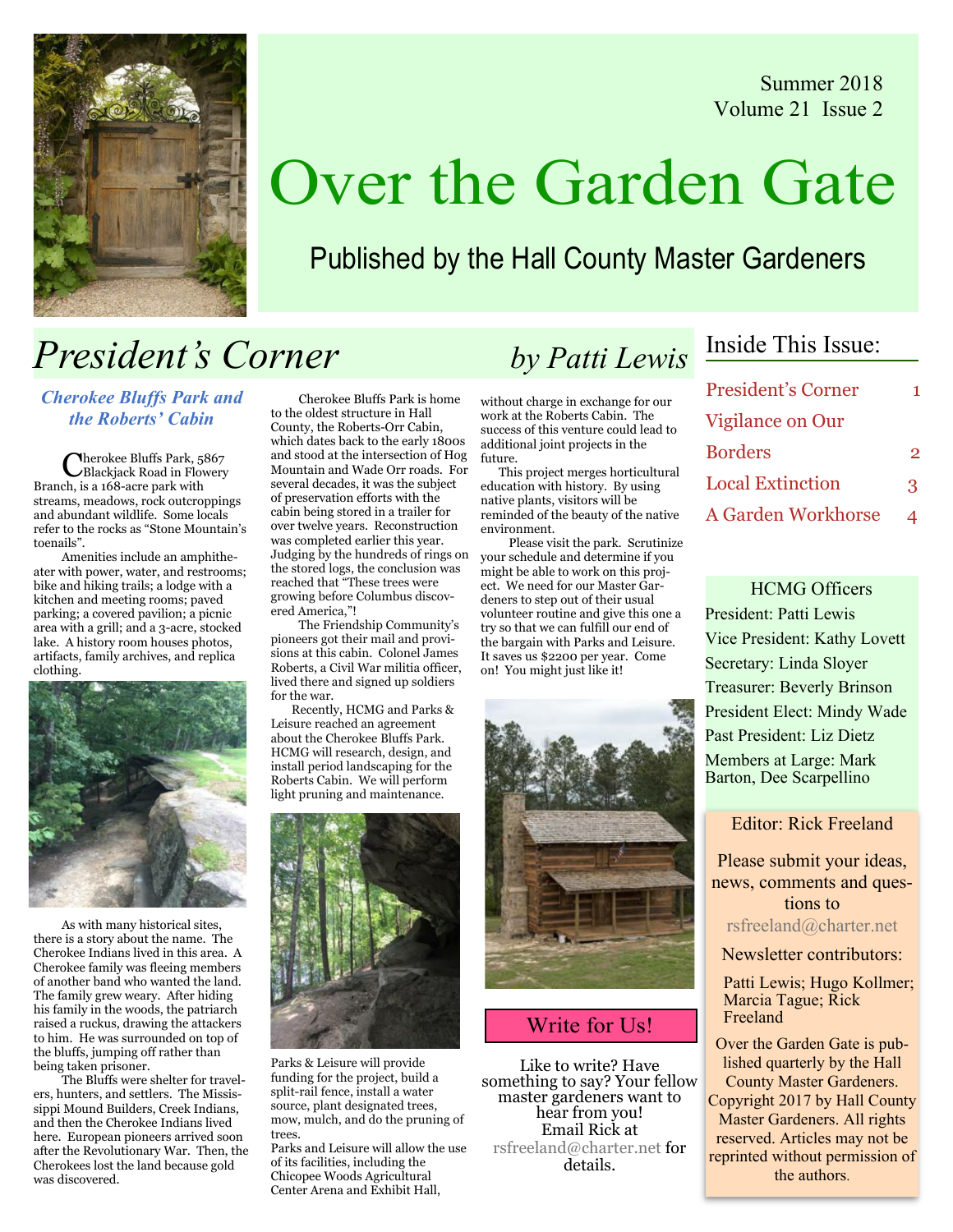# Vigilance on Our Borders by Hugo Kollmer

 $M^e$  often hear and read of humans apprehended crossing our country's borders, but seldom mentioned are efforts being made to prevent entry of harmful insects, plants and plant diseases. Charged with this monumental task are specially trained members of the U.S. Customs & Border Patrol, stationed at all ports of entry, diligently searching travelers' possessions and an immense range of imported products and their packaging, while also scrutinizing, imported wildlife and various forms of contraband transported by land and sea.

A concern to Master Gardeners, familiar with and often faced with attempting to control them, are several non-native insects such as; Japanese beetles, Mexican bean beetles, and kudzu beetles. However, the magnitude and extent of border protection may not be generally comprehended.

Around the end of 18th and beginning of the 19th century, no provisions had been established for intervention at our borders and little thought given to the importation of potentially harmful insects, plant pathogens, animals, and aquatic species. During this period some of our most infamous and devastating invasive species "jumped ship", including:

 $\bullet$ The Boll Weevil (Anthonomus granolas) from Mexico.

●Dutch elm disease (sac fungi) carried by the Elm bark beetles, from Asia).

●The Japanese beetle (Popilla japonica), from Japan.

●The American Chestnut Blight (Cryphonatrica parasitica), also affecting the American Chinquapin, perhaps had the most devastating impact to our country's economy. Within a decade, following its arrival from Japan, it killed 4 billion chestnut trees, highly prized for lumber as well the production of nuts (mast), consumed by humans, livestock and wildlife.



Today, a century of more since their introduction, these pests, remain unconquered. Despite vastly stepped up vigilance and strict enforcement, we are continually challenged at our borders. Just a few pest, which successfully entering our country recently include:

●The European oak borer (Agrilus sulcicollis), whose presence was first discovered in New York and Michigan 2009. Few if any oaks of the Quercus species survive the girdling [Wiedmann]). More than caused by this insect. However, its economic impact has not yet been assessed.

The Asian Longhorned Beetle (Anoplophora glabripennis), affecting several of our native tree species, was found in 1996. It is believed to have entered the U.S. concealed in wood packing from China.



●The Kudzu beetle (Megacopta cribraria), native to India and China and discovered in California in 2004, becoming a major threat to our nation's soybean production

●The Mediterranean pine engraver (Orthotomicus erosus), a 3/16 inch long beetle, whose hosts include a wide range of the Pinus species, is native to parts of Europe, the Middle East, northern Africa and China

●Scourge of citrus growers, the Mediterranean fly (Ceratitis capata once thought to have been eradicated, it returned to California in 2009 and subsequently found in Texas and Florida. Vast sums are being spent in continuing efforts to exterminate this pest.

●Native to Asia, the Emerald Ash Borer (Agilius planipennis), Responsible for the destruction of tens of millions of our native ash trees, it was first discovered in 2002 hidden in imported wood packing materials.



# What the Heck? Botrytis

A fungus that forms a gray, powdery mold on plants, usually when warm weather follows a period of cool, damp weather.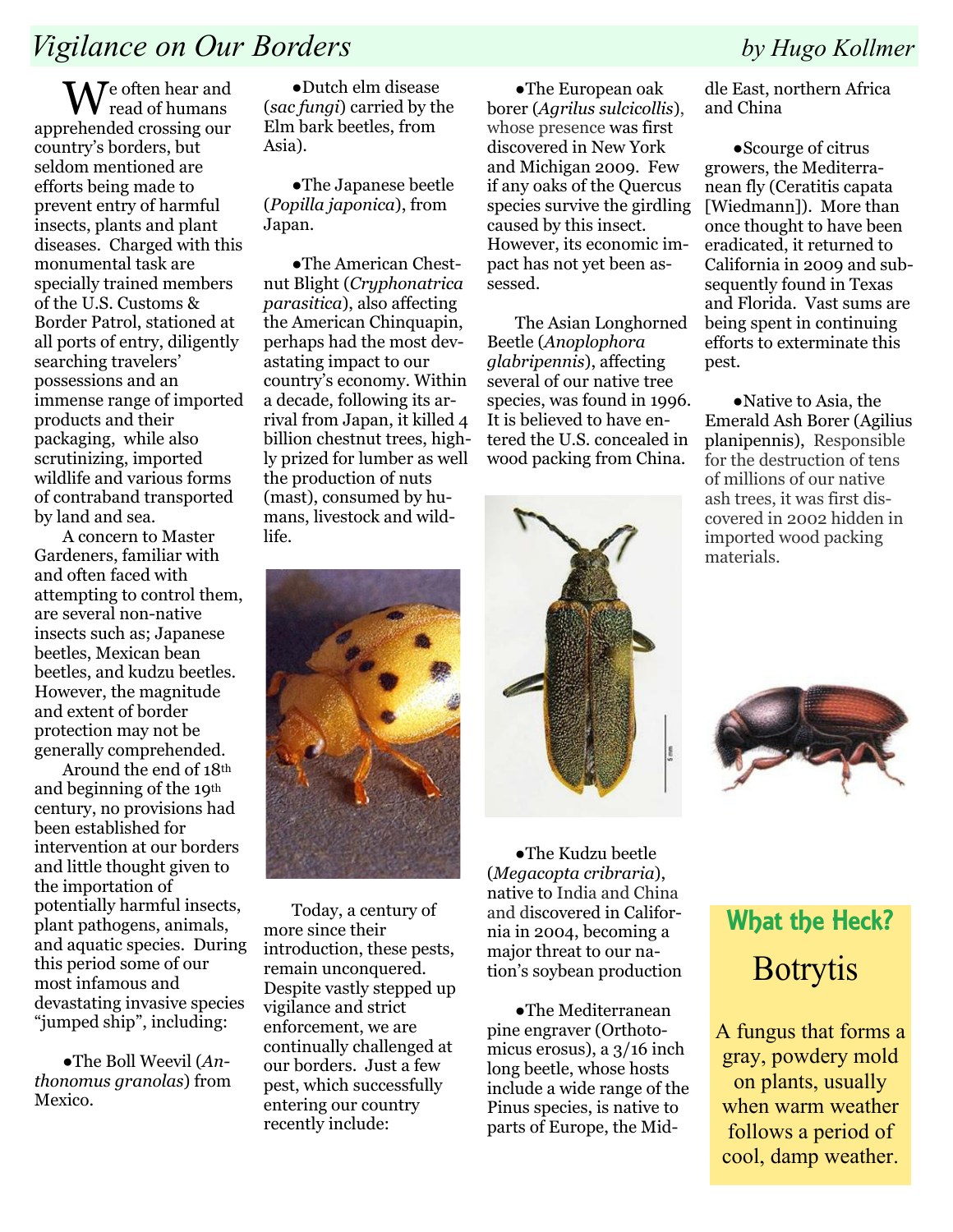# Local Extinction by Marcia Tague

 In the acre next to your home there is an undisturbed native ecosystem. It contains a small creek and numerous oaks, maples, sunflowers, milkweeds, goldenrods, ferns...all of which subsidize a vibrant population of local birds, vocal frogs, lizards, toads, lightning bugs, etc.

One morning you hear the rumble of heavy machinery next door. In a matter of a few hours bulldozers have leveled the trees, rerouted the creek through concrete pipes, and scraped the ground clear of longstanding vegetation.

### Introducing: Biological Castration.

Biological diversity was destroyed. The food web was destroyed. There are specialized relationships between insects and plants; insects eat and lay their eggs on only certain plants. Once those plants are gone, so are those insects.

The next consequence is that the species, usually birds, that rely on those insects for food also leave to look for food elsewhere.

It is likely that after a new house is built on that acre, most of the ground will be covered with a sterile green lawn, and nonnative trees and shrubs from China and Japan. Eventually you might notice fewer birds in the area, fewer butterflies even though your own landscape might contain native plants that support some biological diversity.

The next step is to join these existing fragments of diversity with corridors of native plants so that the wildlife population has an enlarged food web.

For example, Carolina chickadees are usually seed and berry eaters. But when they are feeding their young, chickadees become avid caterpillar hunters as do most birds.



prefer to lay eggs on. Diversity in the food chain creates biological stability.



 Many insects specialize on only certain species of plants. Food webs can be rebuilt by planting what insects need. One major contributor to the food web is the mighty oak. Oaks support hundreds of species of insects and caterpillars.

As gardeners, we are on the front line for educating the public about the critical need for using native plants in their landscapes. Biological diversity is necessary for animal survival and that includes guess who?....you and me.

Ref:Doug Tallamy's speech in May 2017



But we have created habitat fragments which are disconnected ecological areas like parks and nature preserves that support a limited selection of biological diversity. These fragments are surrounded by 3300 species of invaders that have been introduced from other continents.

Caterpillars are soft, easy for young birds to eat. It's a lot less work to grab a few sedate caterpillars than chase down hundreds of insects for one meal. And most important, caterpillars contain most of the nutrients that young chickadees need. Without caterpillars (or hundreds of captured insects), no baby birds will survive.